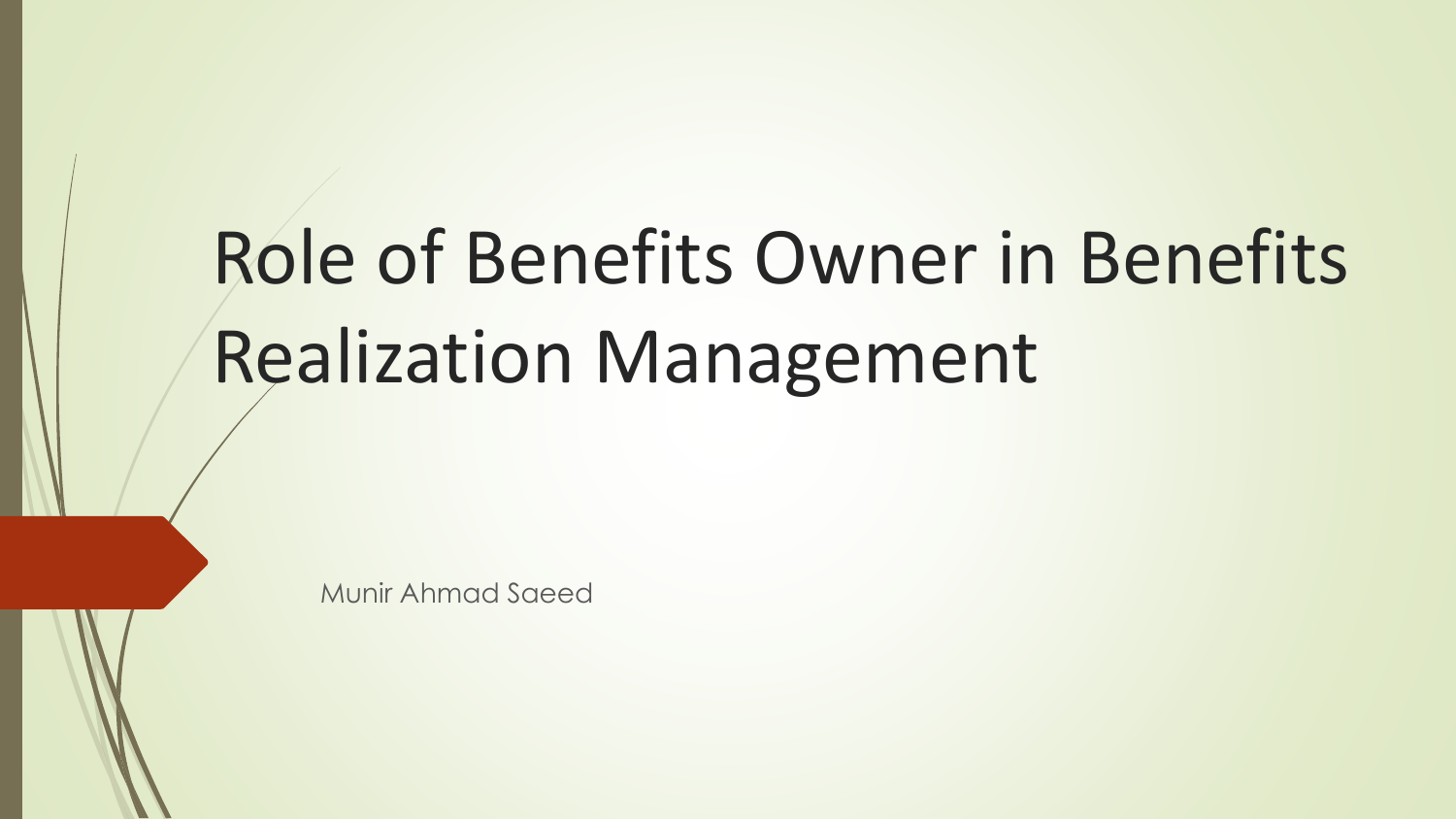#### Introduction

- Teaching Project Management at CIT
- Research topic: Benefits Realization and it's Applicability in Practice
- Case Study: Australian Public Sector
- Data Collection -Interviews: 45 participants in 7 departments
- Identified 23 themes and consolidated into 8 major themes
- Benefits Ownership is one of the major themes
- Who is the benefits owner and role in benefits realization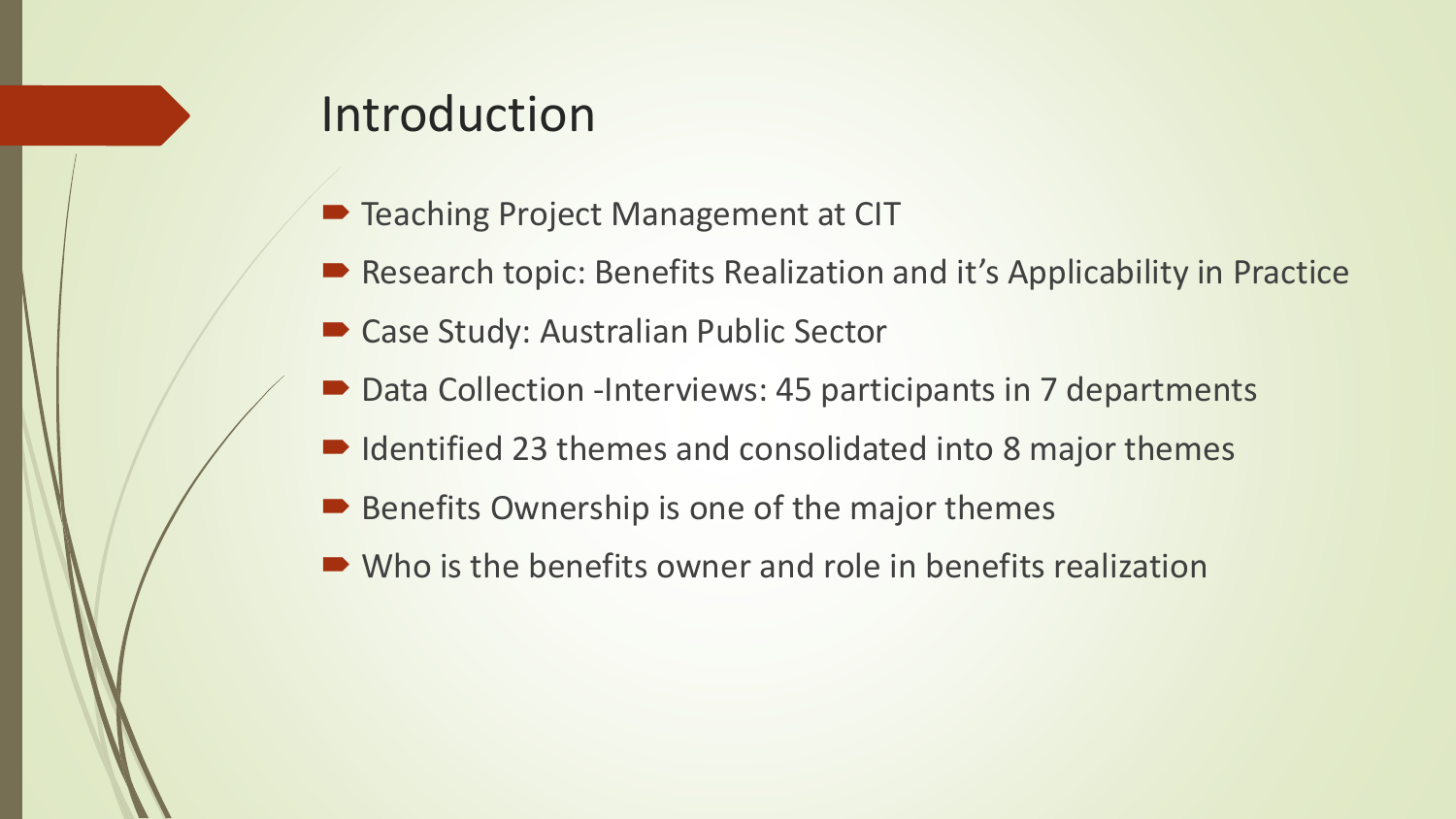#### What's A Benefit

Source: Techno PM

- Benefit is 'a measurable improvement from an outcome which is perceived to be advantageous by a stakeholder' (PMI 2016)
- Benefit is 'the value that flows into the organization' (Zwikael and Smyrk 2012)
- 'Benefit is a measurable advantage owned by the group of stakeholders' (Badewi 2016)
- Outcome is the change that occurs as a result of the use of project outputs

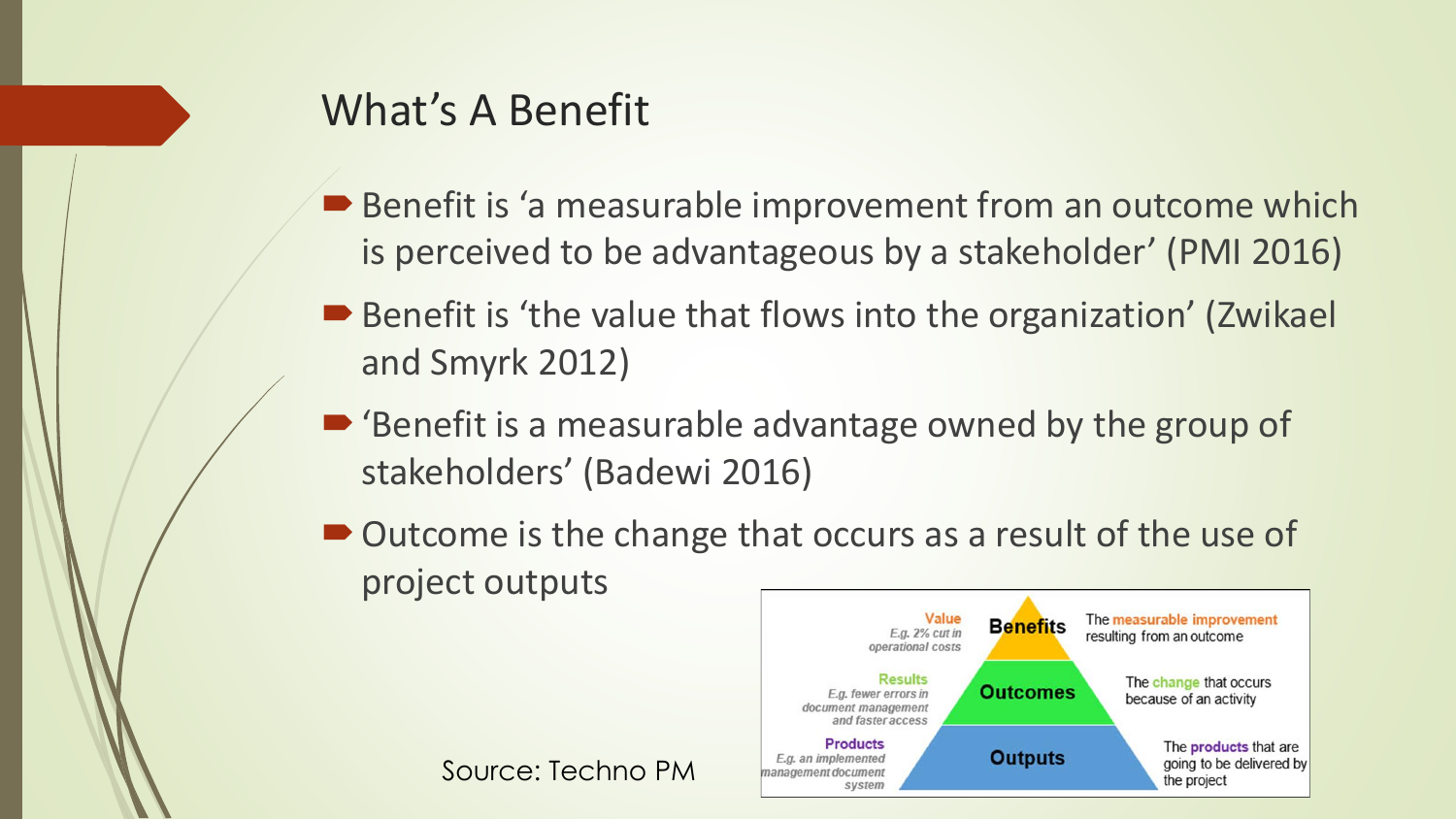# Benefits of A Roundabout Modification

#### **Before After**



Overlooking the Barton Highway/ **Gundaroo Drive/William Slim Drive** roundabout



2010-2014: 515 Accidents 2015: 112 Accident

2017: 47 Accidents Benefit: 65 less accidents

#### Benefit: e.g., minimising accidents at a roundabout

Tangible benefits – less deaths/injuries, insurance claims, less traffic congestion Intangible benefits – safer roads and higher community satisfaction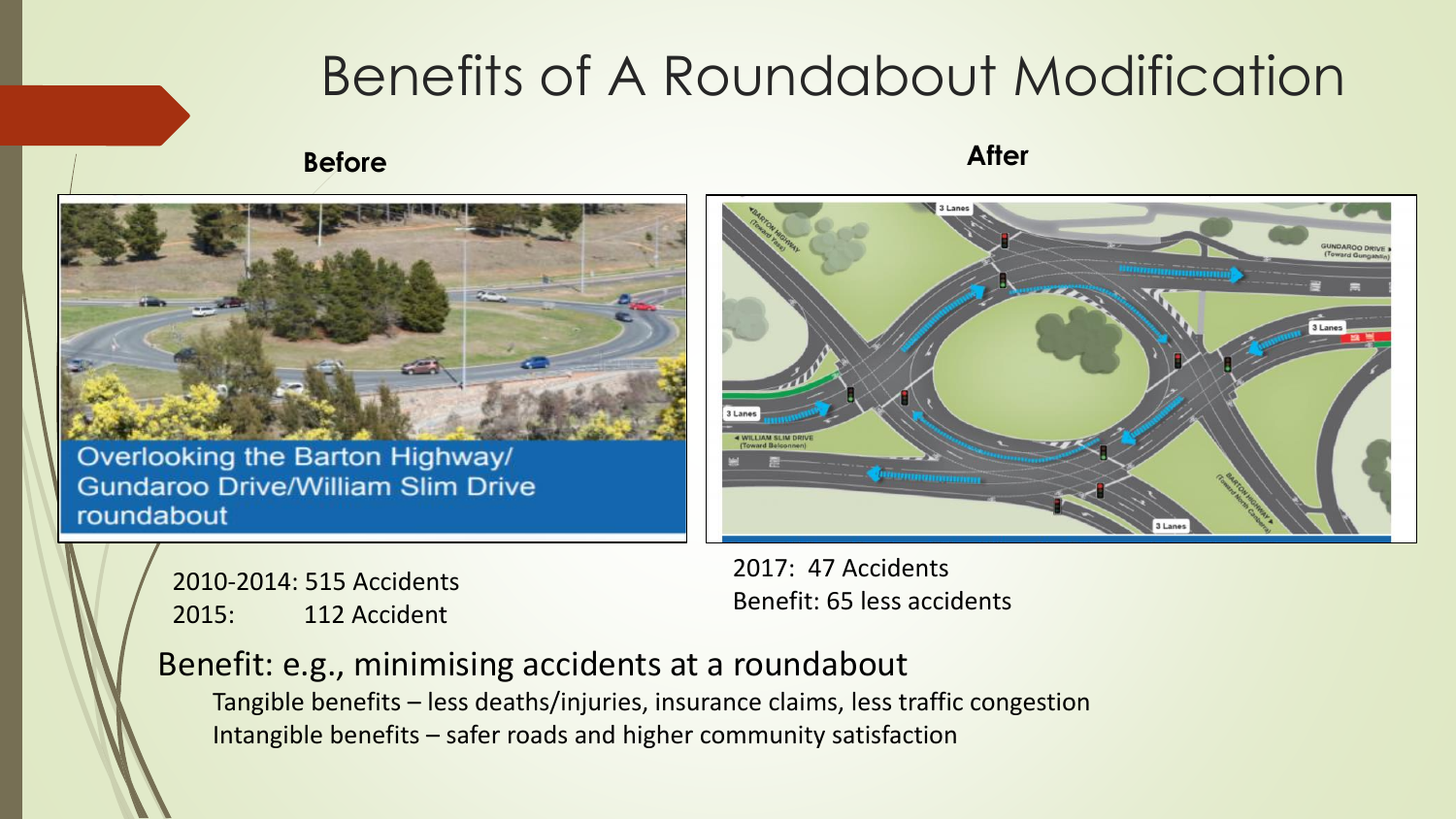#### Benefits Realization Management (BRM)

- BRM means ensuring that project outputs are used effectively by changing users behaviours and operations, and ROI is monitored and validated over time (PMI 2016)
- BRM requires benefits are identified, defined in measurable terms, linked to strategic objectives, delivered and fully realized (PMI 2016)
- Researchers hailed benefits realization as new criteria for project success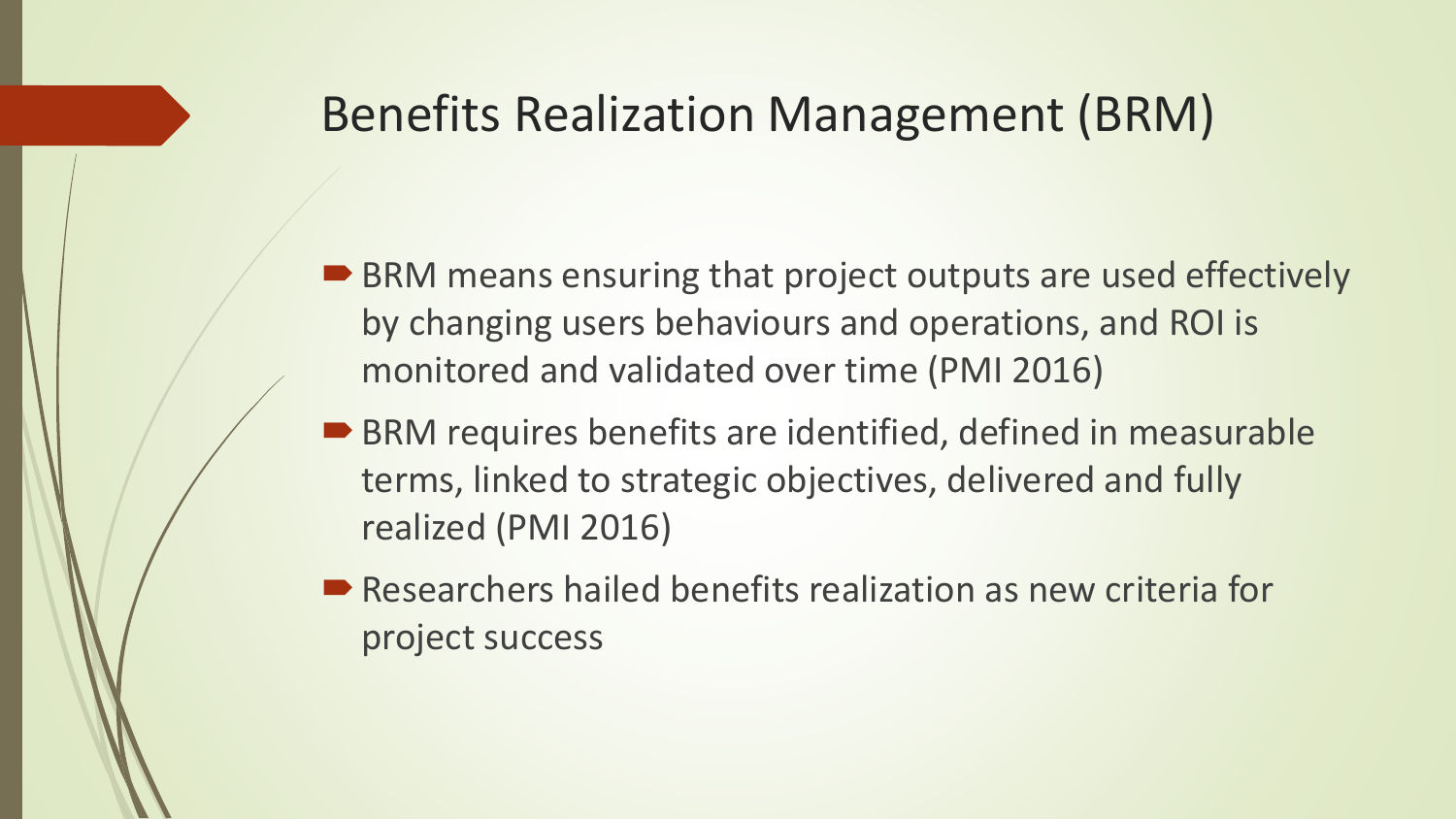# Why BRM is Considered Project Success?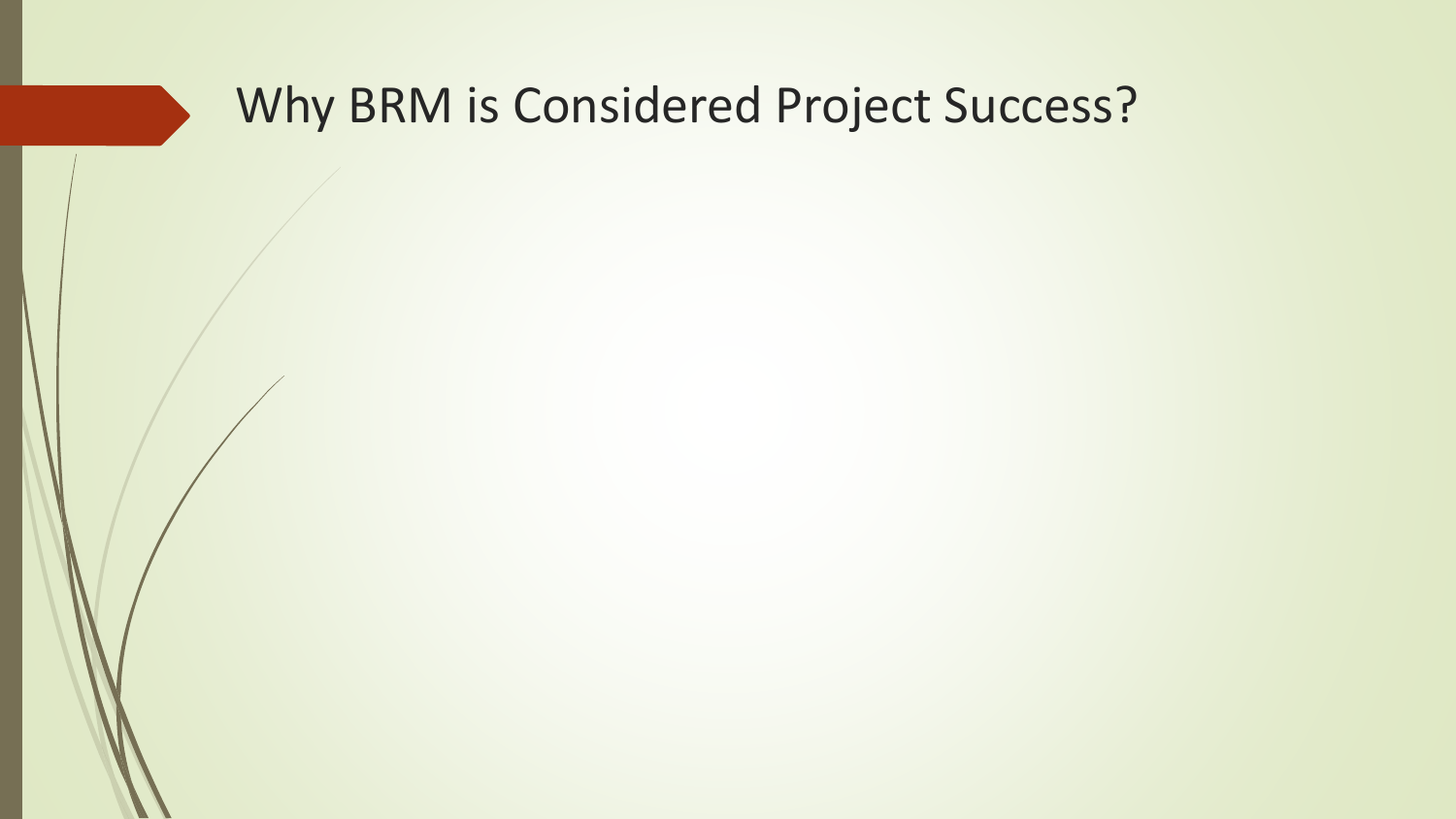#### BRM As A Measure of Project Success

#### **What is success in PM space?**

- Project management success: delivery of project outputs in time and on cost
	- Are you thinking, what I am thinking (Sydney Opera House)
- **Project success: delivery of project outcomes and benefits** 
	- ■Is Sydney Opera House a project success?
	- Perhaps unintended benefits compensated PM failure
- BRM focuses on project outcomes and benefits rather than outputs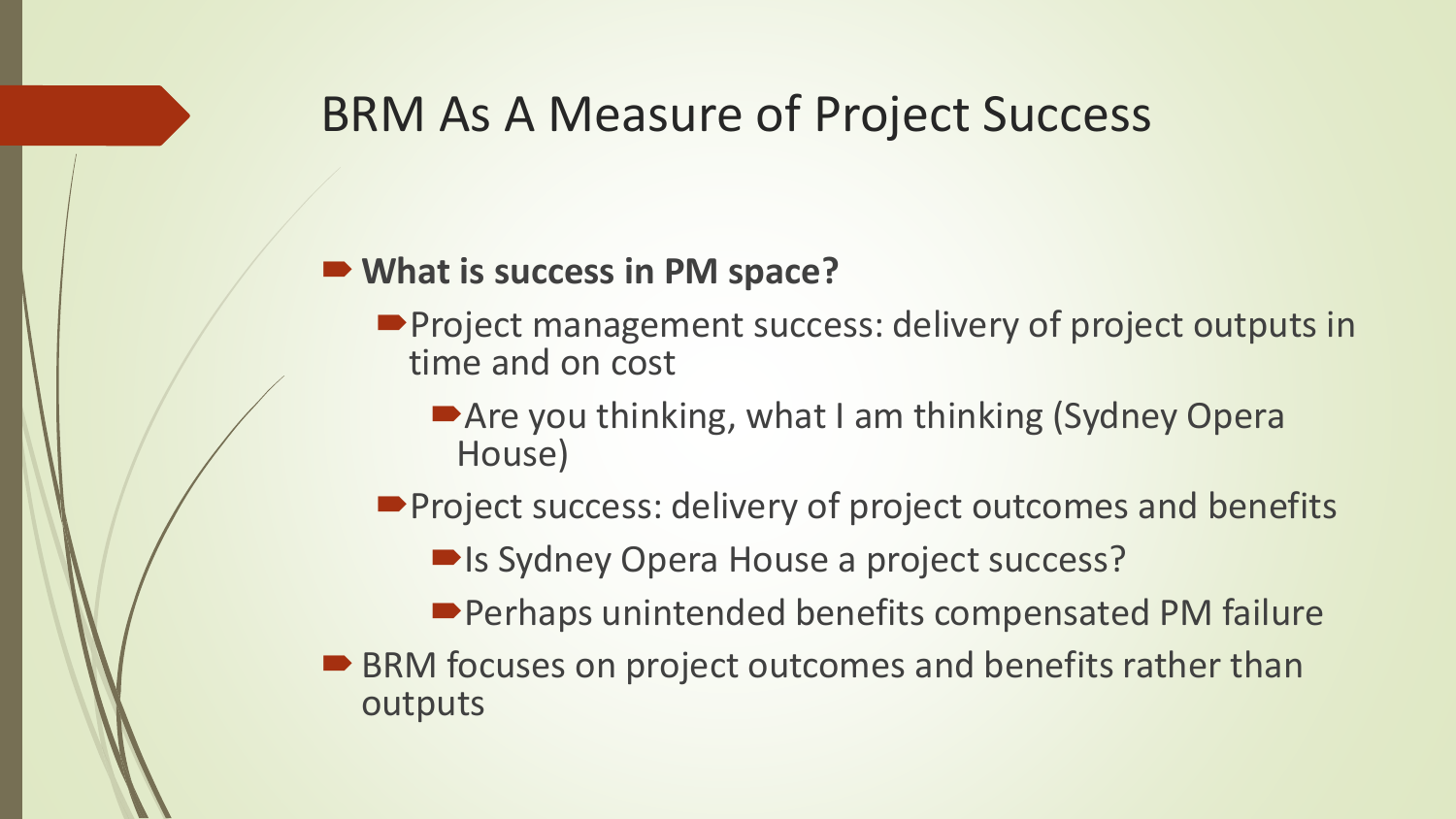#### BRM - From Outputs to Outcomes and Benefits

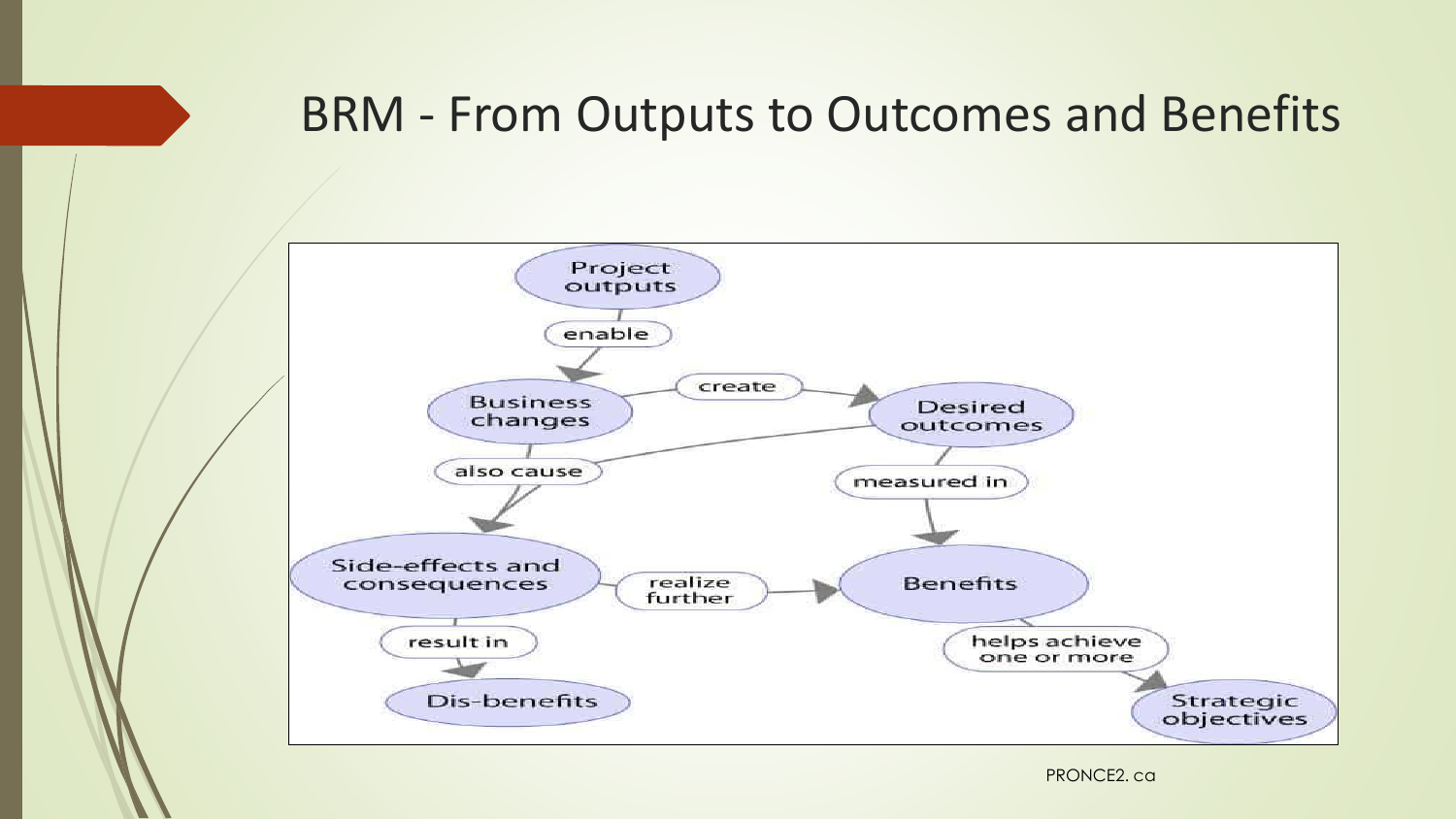Who Makes Benefits Realization A Success?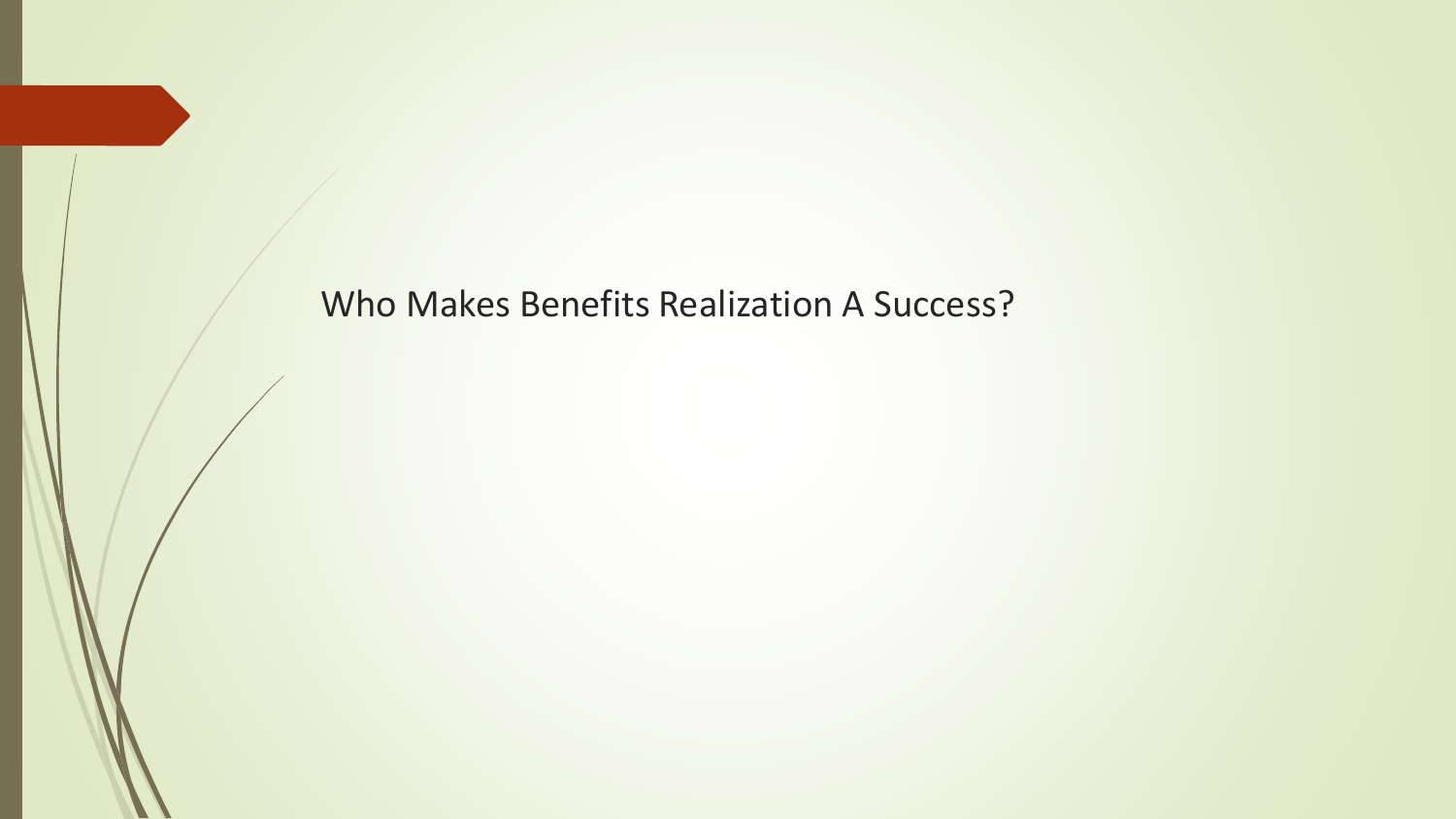#### Benefits Owner

- Benefits Owner is one of the ten major PM roles (Zwikael et al. 2019).
- Benefits owner 'is responsible for realising benefits' (Bradley 2010).
- **Project 'owner is a person who has identified a problem and** fervently seeks to resolve it' (Goff-Dupont 2020).
- Project owner is responsible to fund the project and receive the benefits (Krane et al. 2012).
- In Public Sector Organizations the SRO (Senior Responsible Owner) is project owner and benefits owner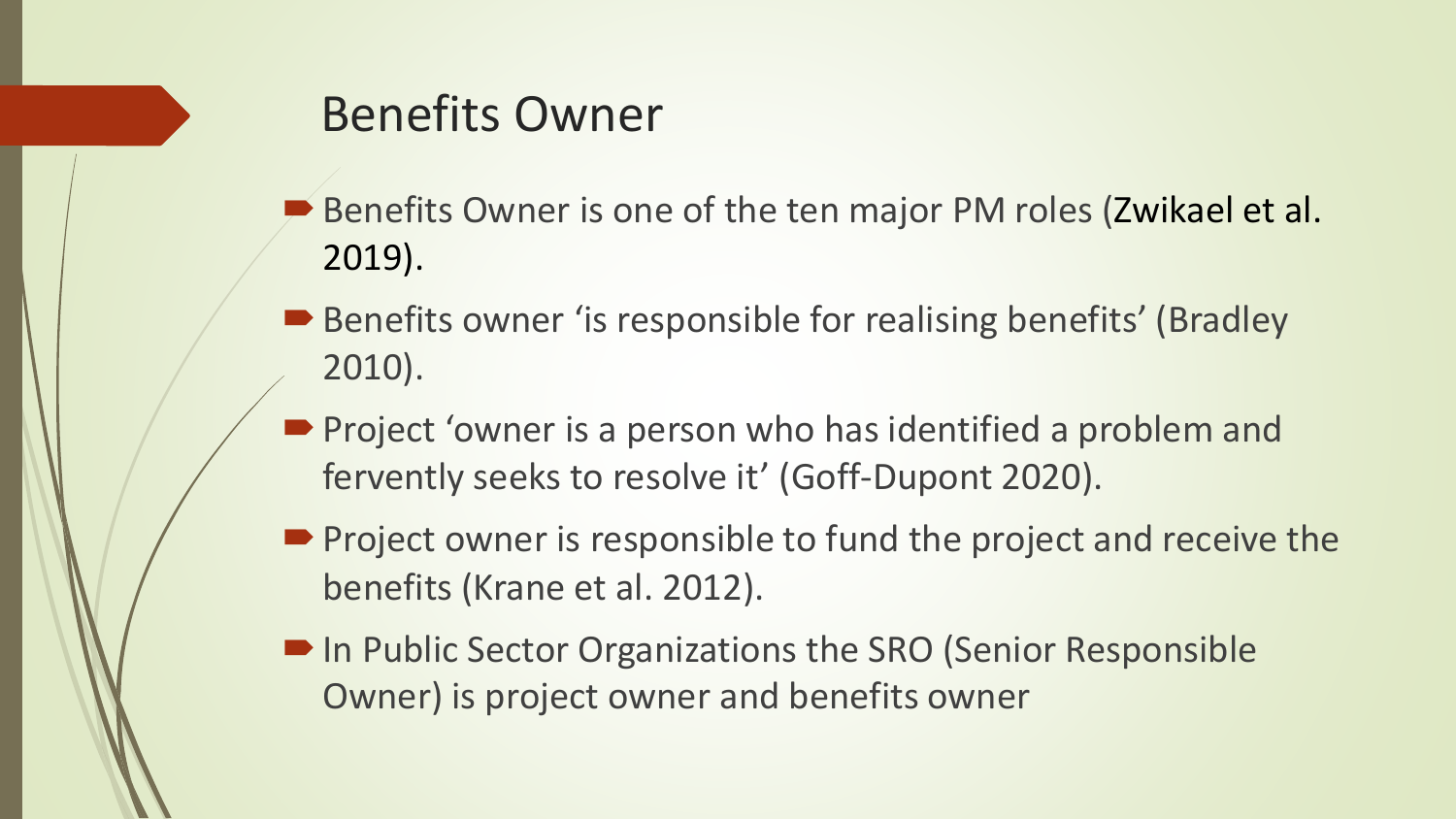#### Three Key Roles in PM Theory

Path between improvement projects and strategic objectives

#### Capabilities

A set of project deliverables enabling an organization to deliver a desired outcome They can be a service, function or operation that enables the organization to exploit opportunities. Capabilities exist prior to transition

#### Examples

- · New project planning approach
- Organizational set-up of
- a factory to reduce waste
- An improved tool

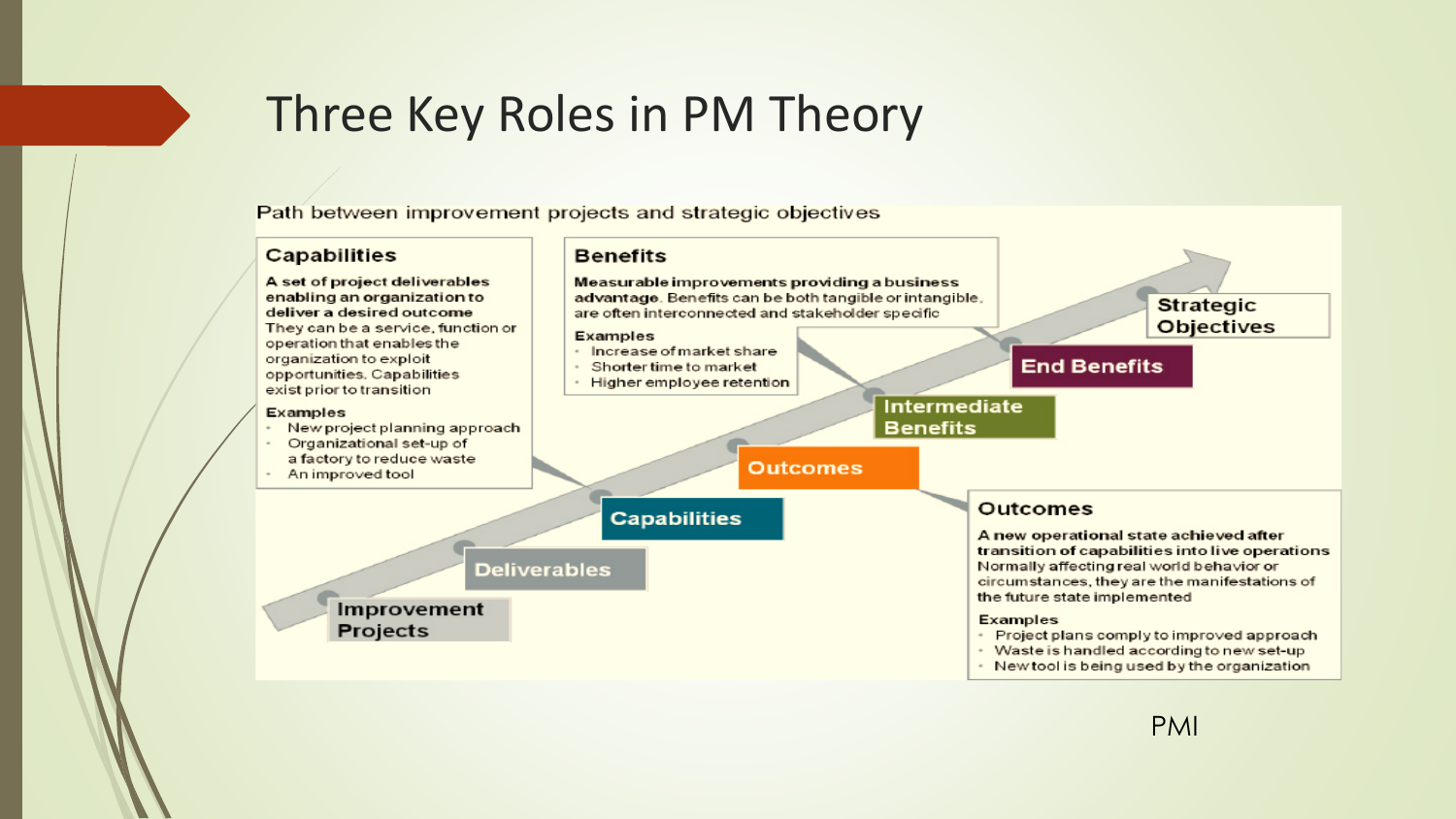#### Benefits Owner's Role in Benefits Realization



Zwikael et al. 2019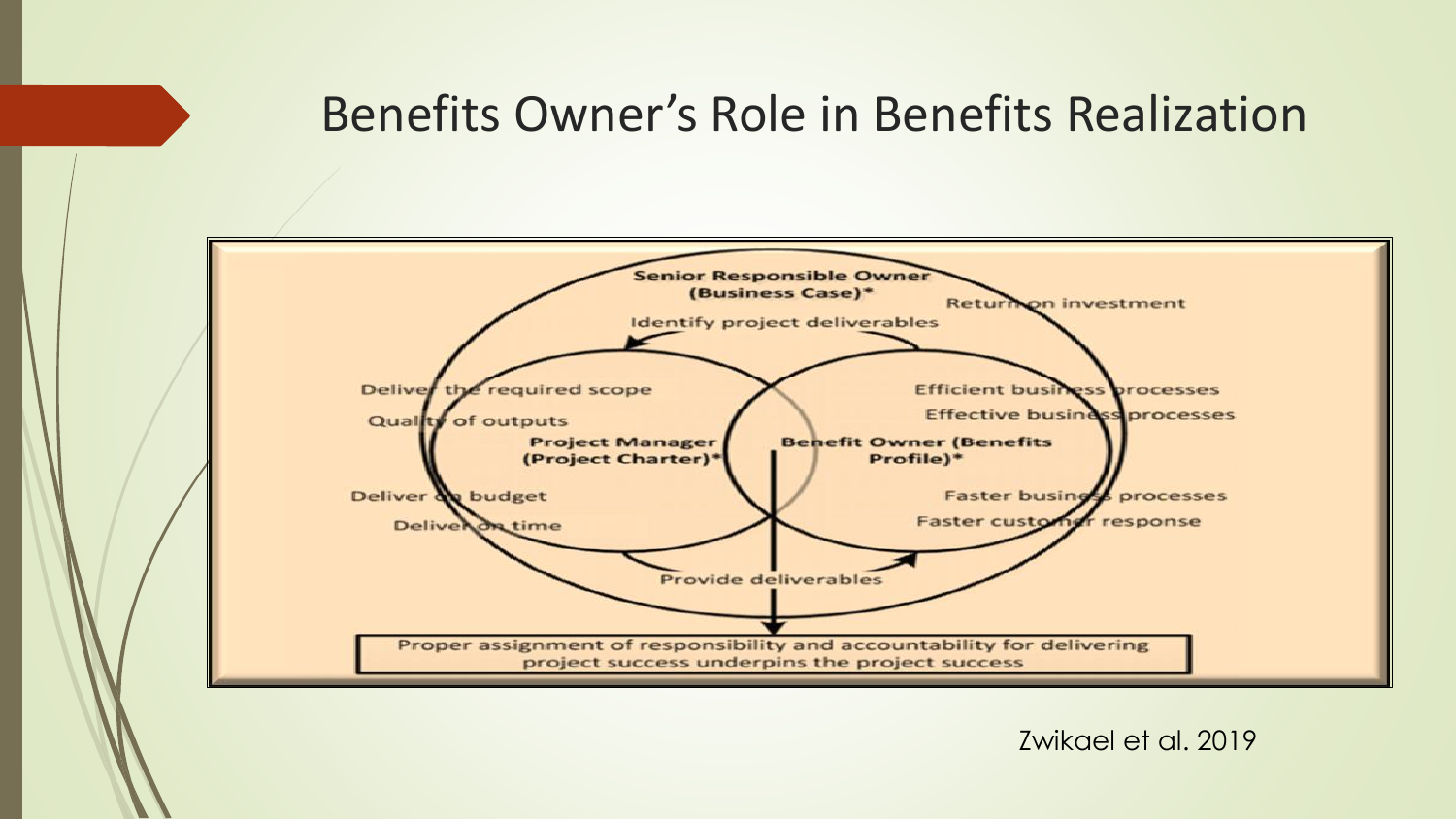#### Who Should Be The Benefits Owner?

- Senior Responsible Owner (OGC 2009).
- Operations Manager (Zwikael et al. 2019).
- Product Owner (Scrum Study 2016).
- **Project Owner**
- **Benefits Manager**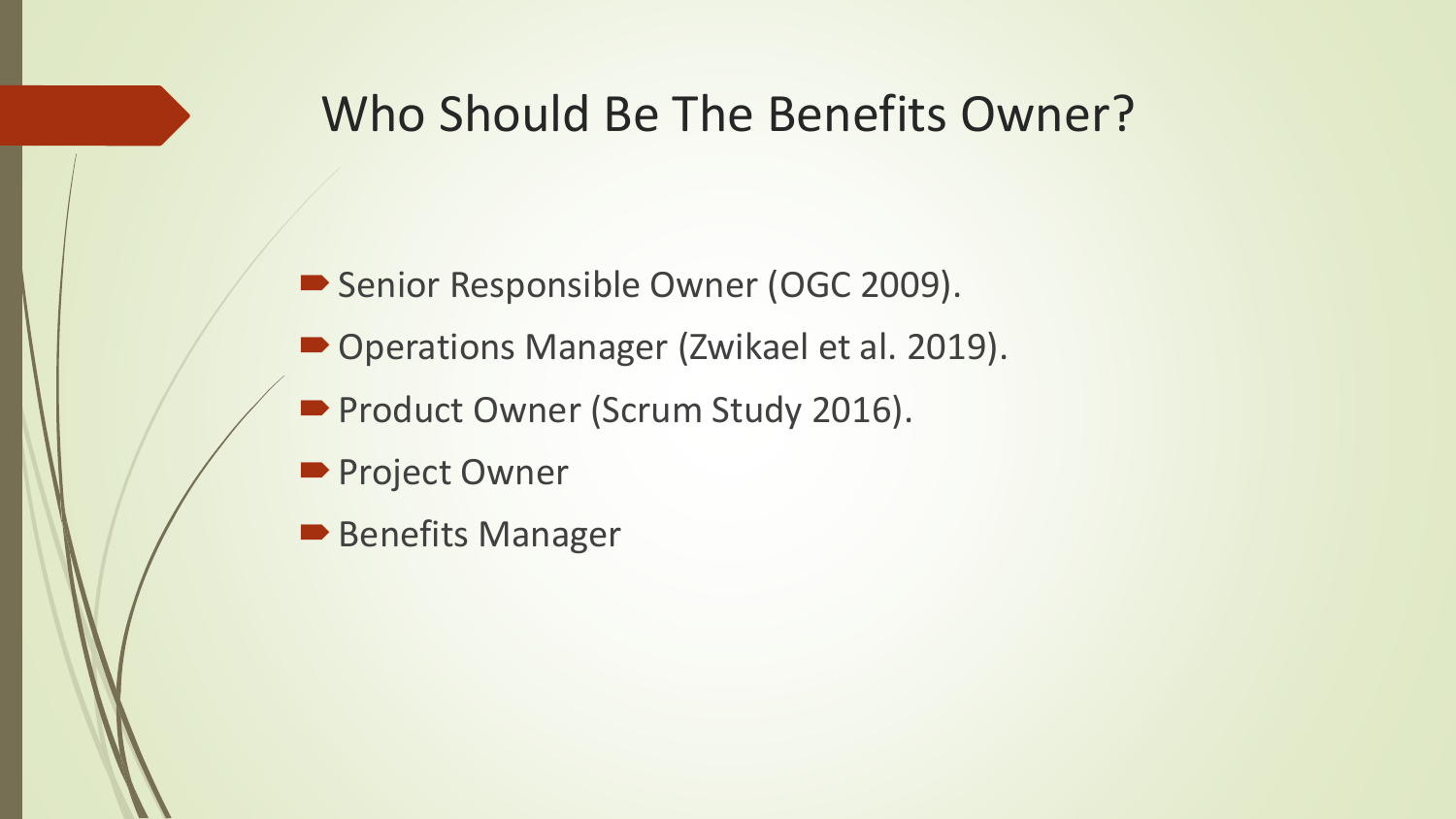#### SRO's Role PM Life Cycle



Weaver (2012)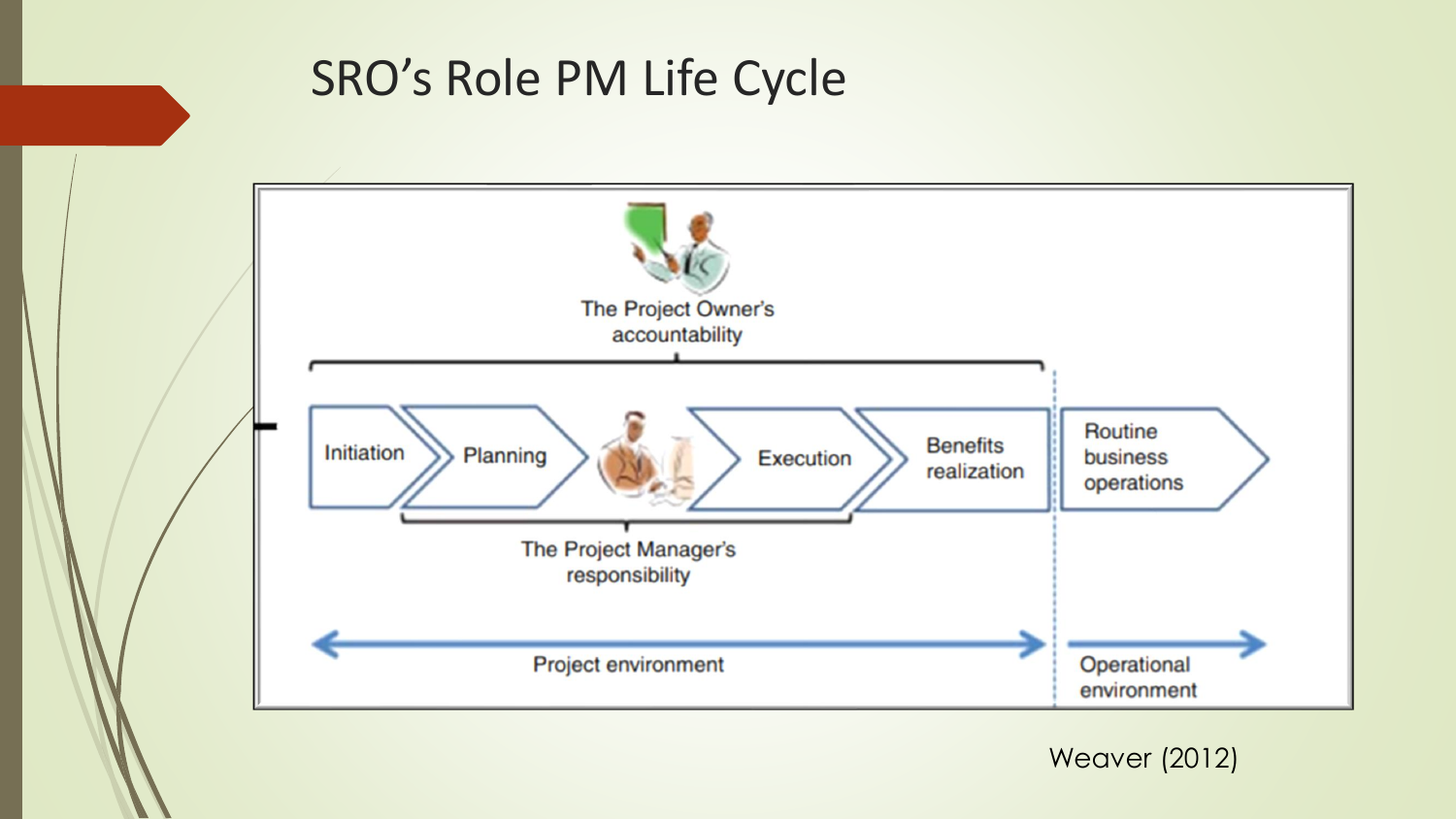### Responsibilities of Benefits Owner

#### **Benefits owner is responsible for:**

- Analysing the impact of the benefit against the broader goals of the initiative
- Assigning team members responsible for collecting and analysing data
- Re-planning benefit realisation following a project variation
- Directing the project manager about a benefit that the benefits owner is accountable for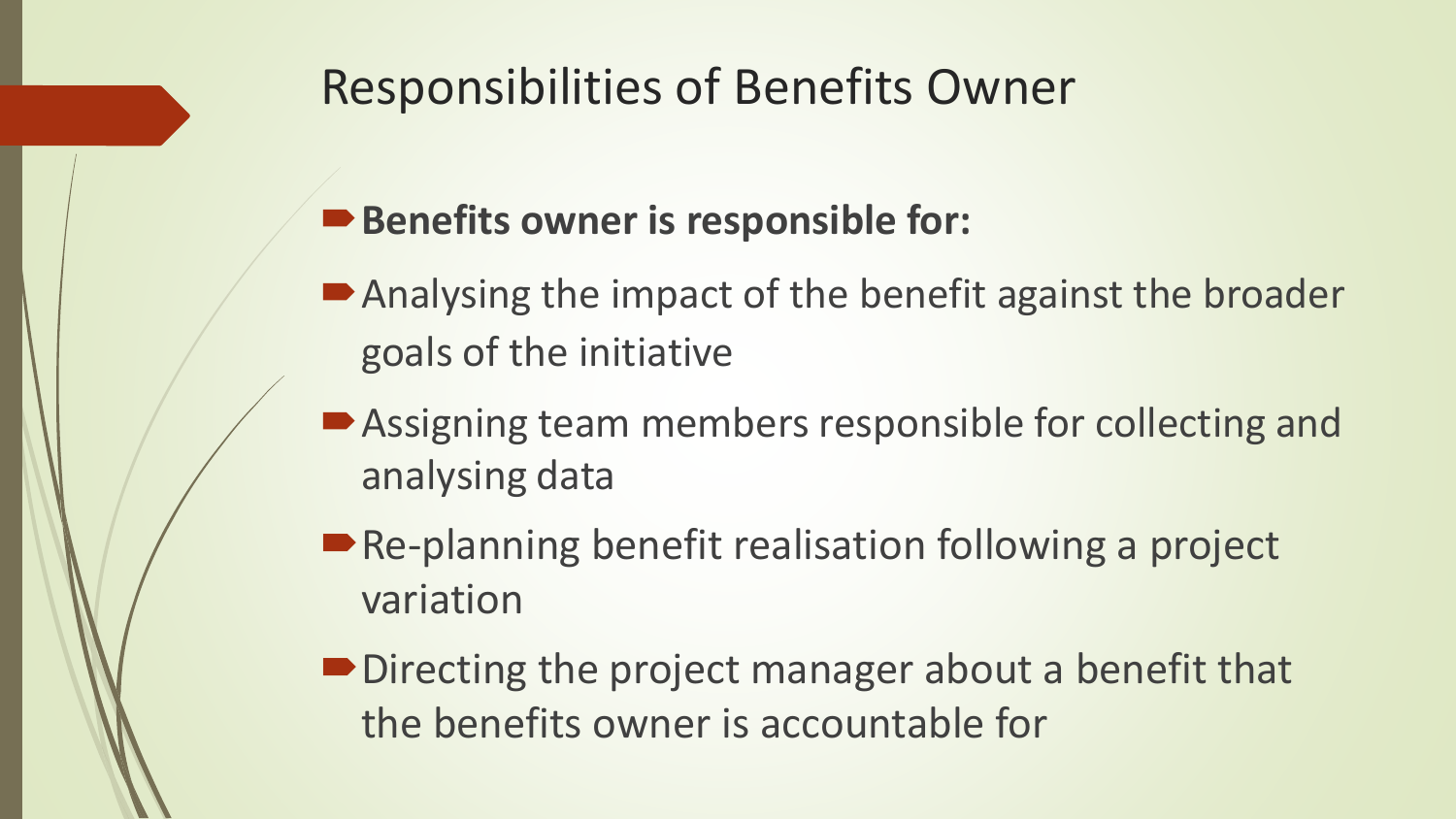#### Responsibilities of Benefits Owner

■ Approving a benefit profile

■ Overseeing the delivery of the benefit

(Source NZ Government)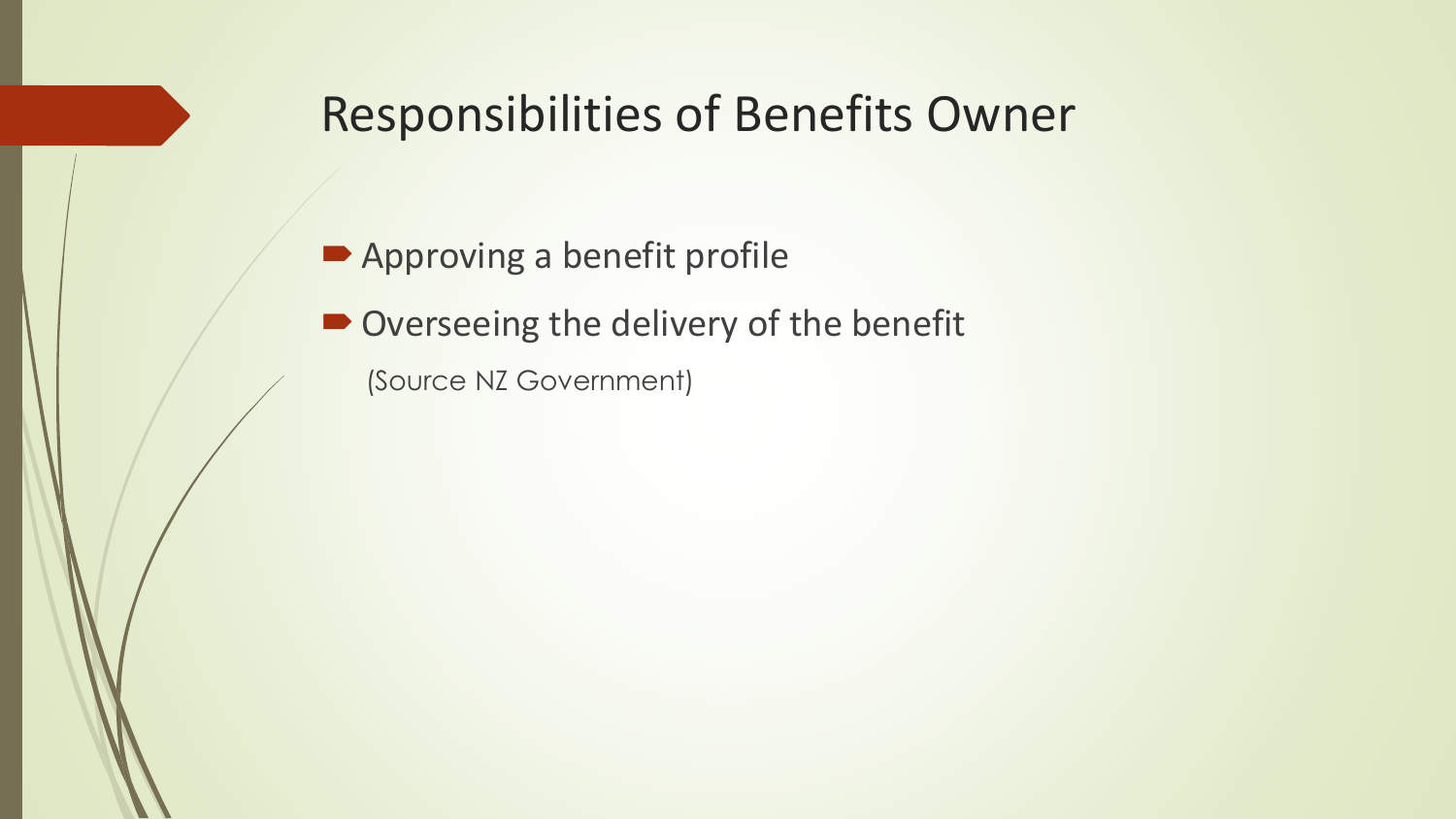Why Benefits Realization Management is struggling? Research Findings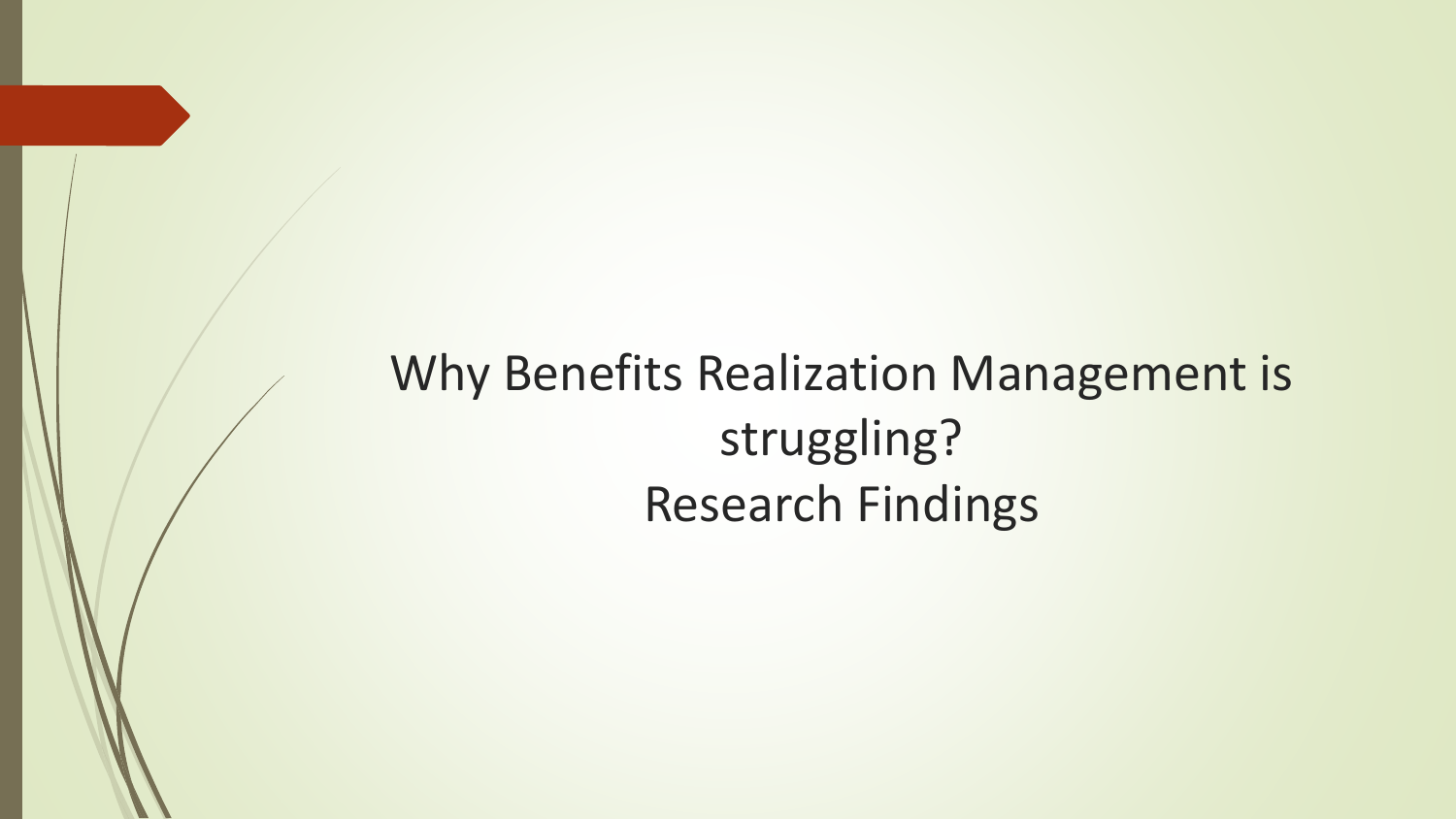- More than 50% research participants nominated project/benefits owner a pivotal role BRM
- $\blacktriangleright$  But lack of clarity, who is the benefits owner
- **SRO** is the business case owner, project owner and benefits owner
- Benefits are identified as feel good statements rather than in measurable terms, to meet the business case requirements
- SRO is appointed by default for being the head of a division,
	- "You have just been made the SRO, because you happen to *be responsible for that branch, you do not necessarily know of it"*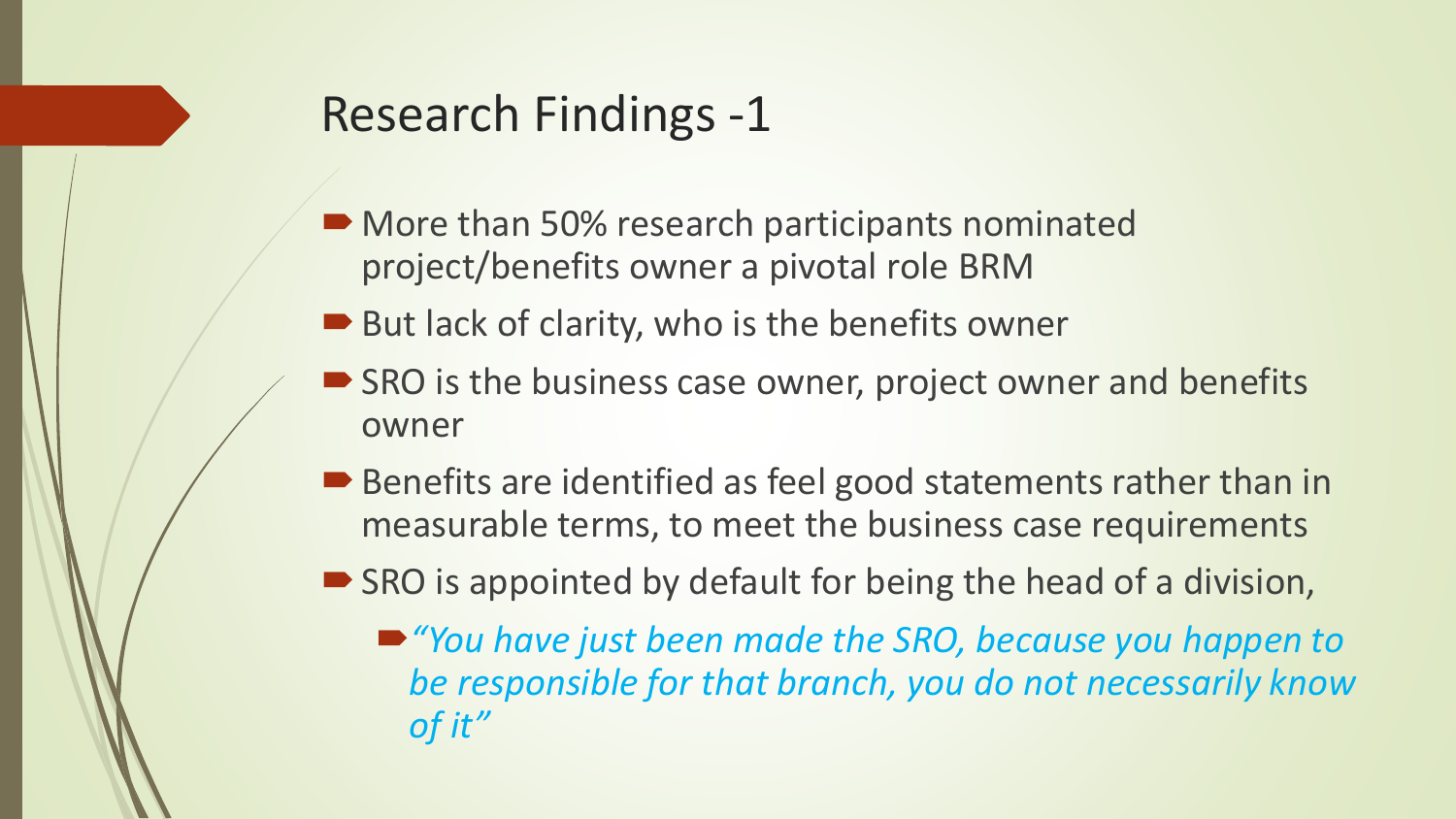- Some SROs do not understand their role and benefits, as they may not be from the PM space, one research participant said,
	- "*I would have to say half the reasons why we are struggling; our SROs do not understand benefits, so they talk about it, this is the benefits and that's benefit, but they don't understand that for it to be a benefit, you have to measure it"*
- SROs lack of PM knowledge is exploited by program managers
	- "They [SROs] heavily rely on their program managers to advise *them if there is anything wrong with the project, and …lot of them hide a lot. So, they [SROs] don't get told the full story of what is going on"*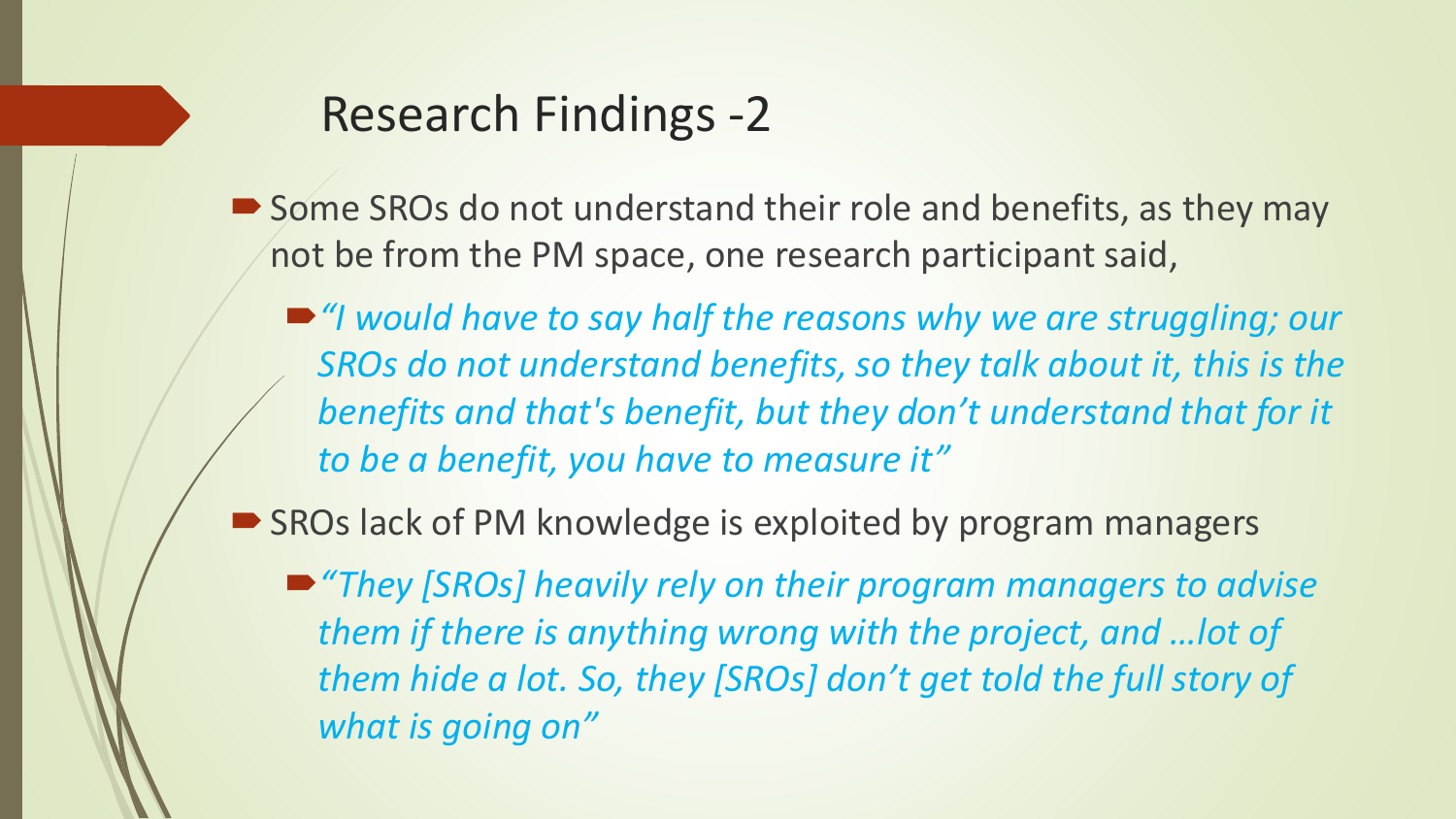■ "The [SRO] sees that status reports are green, but they could be *watermelon projects, when effectively just below the surface is very red and to a large extent, we are not aware of that"*.

**Program managers refine status reports suiting to the interest of SRO** "*My SRO would say at the outset of the meeting, do not give me bad news*"

■ SRO's focus is on project outputs rather than outcomes and benefits

■ "I have SRO, who have never read the business case... This SRO had *been here for two years saying, she has never read the business case… because such executives are really focussed on outputs and products, and not benefits and outcomes"*.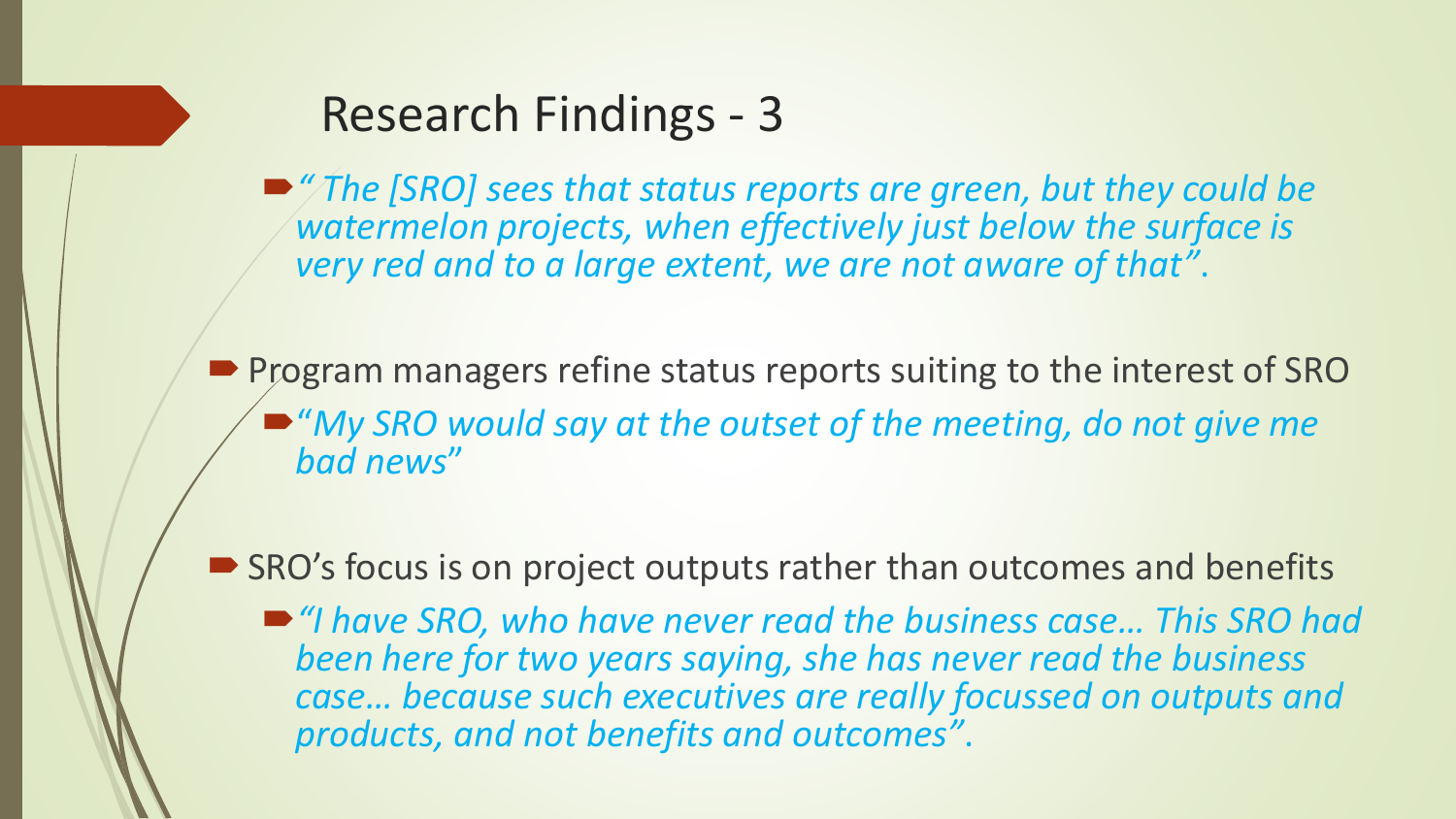- Can the Operations Manager be a benefits owner?
- Operations managers would say,
	- $\blacksquare$ "It is still in the project world, I am BAU, I am not interested in this until it comes to me, and I have got better things to do"
- Is benefits ownership a problem?

"I think part of the problem is getting ownership from the right levels in the public service to actually take responsibility for that and what I found is that they do not want to do that. They don't feel comfortable taking ownership often"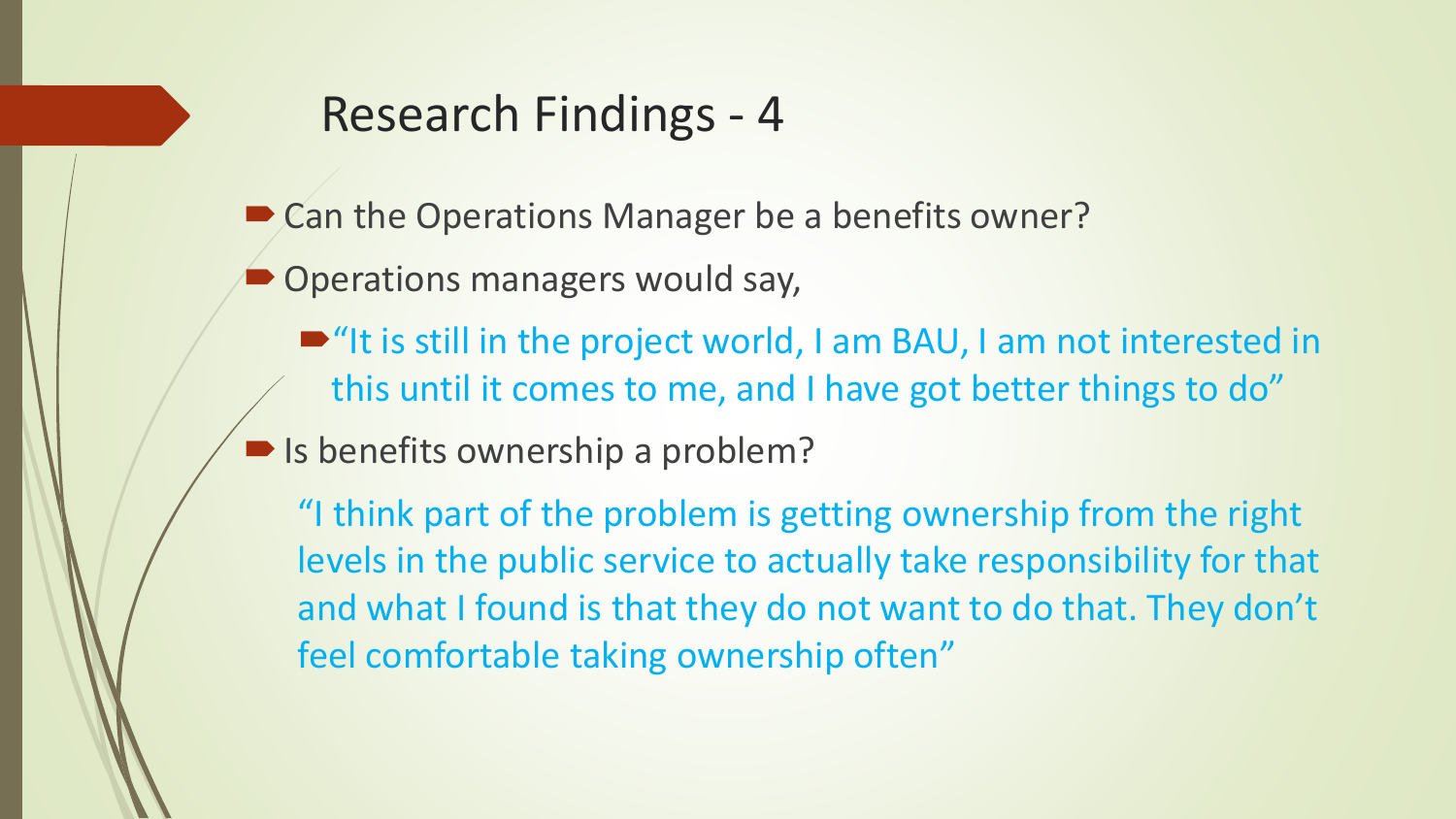- The element of contestability is missing from the benefits claims at the business case level
- Benefits are not tracked and measured during transition and delivery phases
- Strong accountability for benefits realization is missing
- Project implementation review is expected to review benefits realization, but it rarely happens
- Focus of project/program governance is on outputs rather than outcomes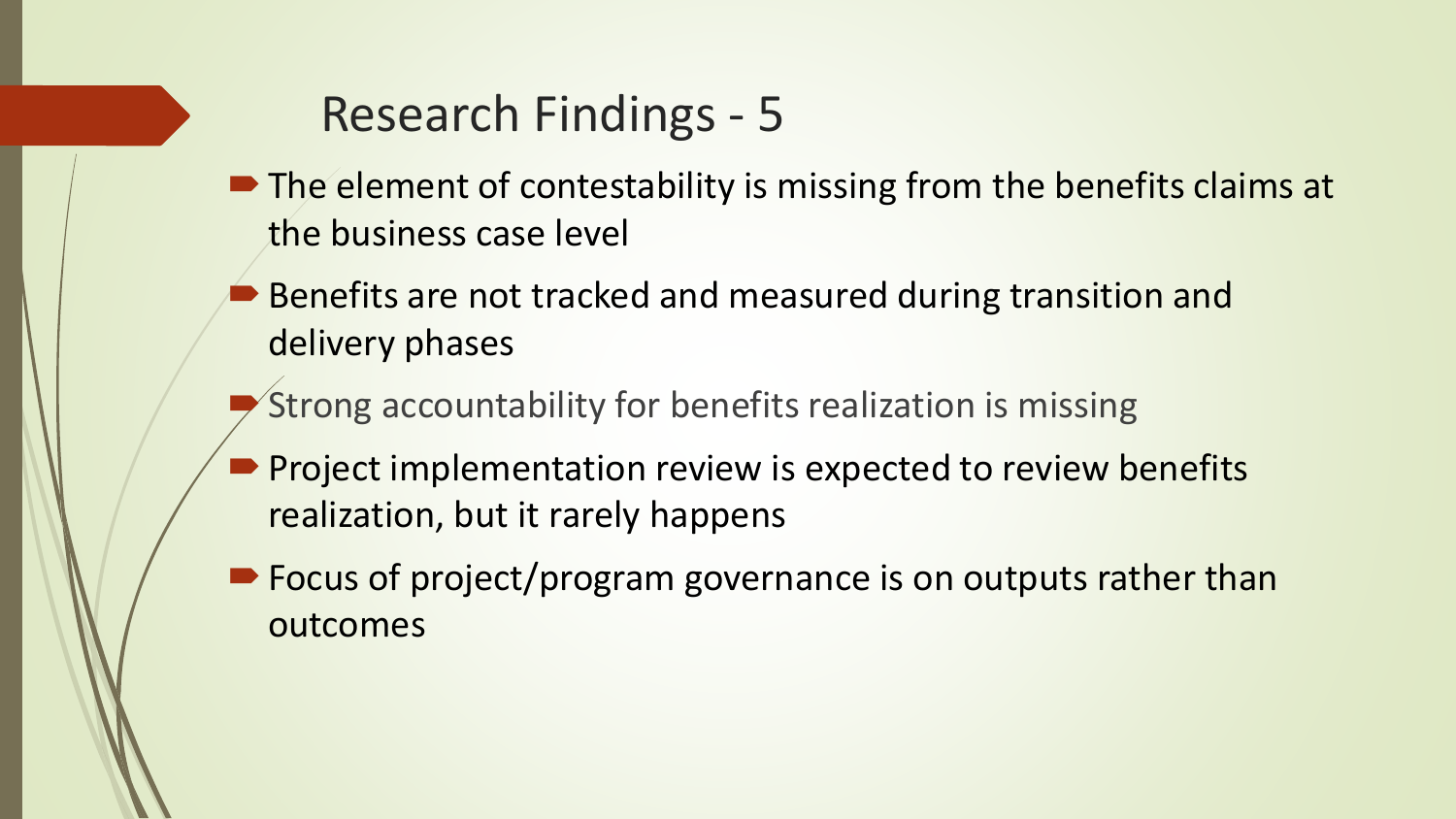- SROs would benefits from training about their role and benefits realization
- Senior executives frequently move out to different roles that impacts accountability for benefits
- In some cases business cases are developed without wider consultation
- Once the project moves into delivery phase, benefits lose focus
- Lack of clarity on benefits owner is negatively impacting benefits realization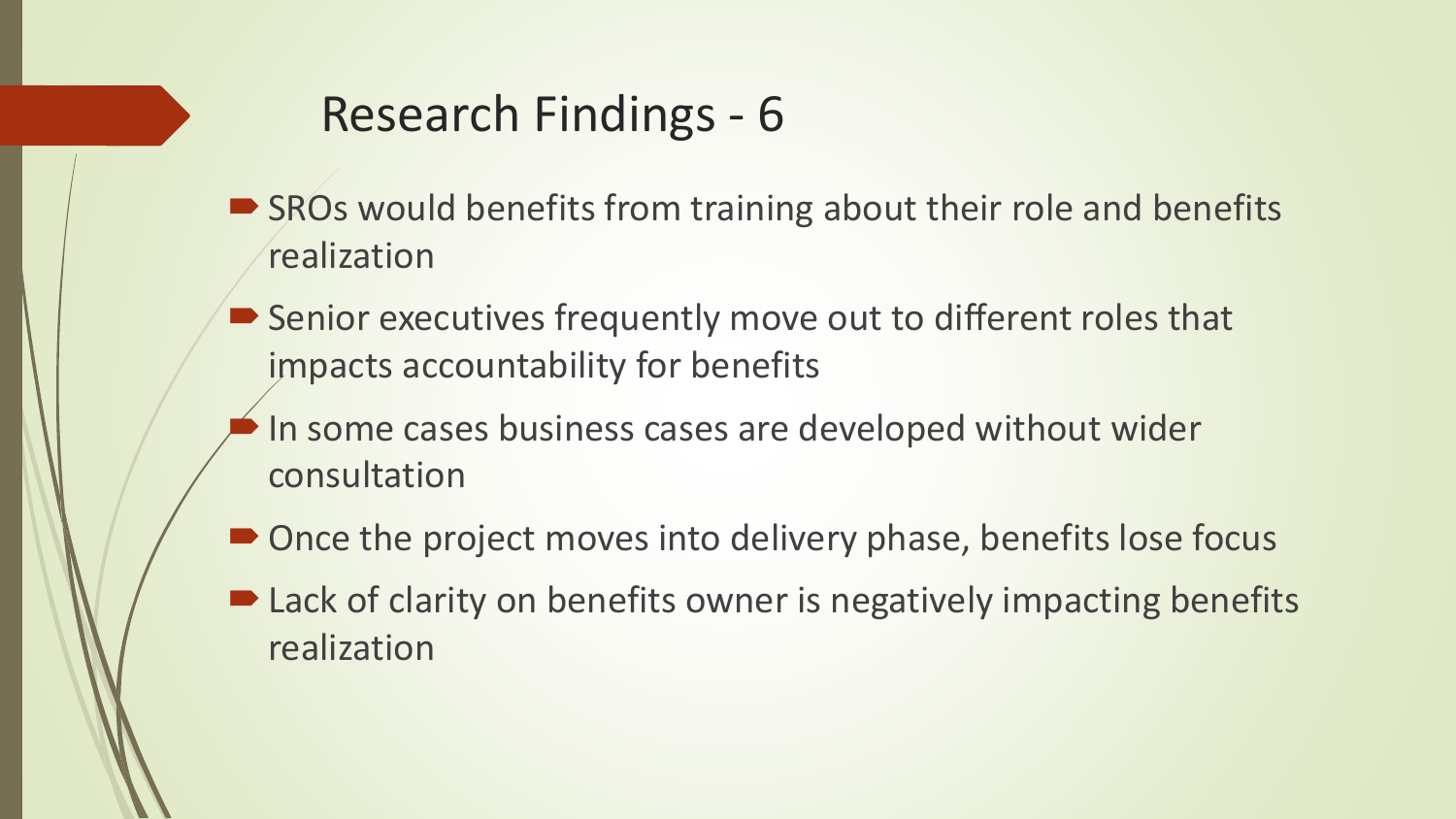#### Recommendations

- BRM should be integrated into PM life cycle
	- SRO should remain overall accountable for benefits realization during the implementation, transition and at least 6-18 months into BAU period
	- A program manager can be delegated benefits tracking as multiple projects may be contributing towards a program benefit

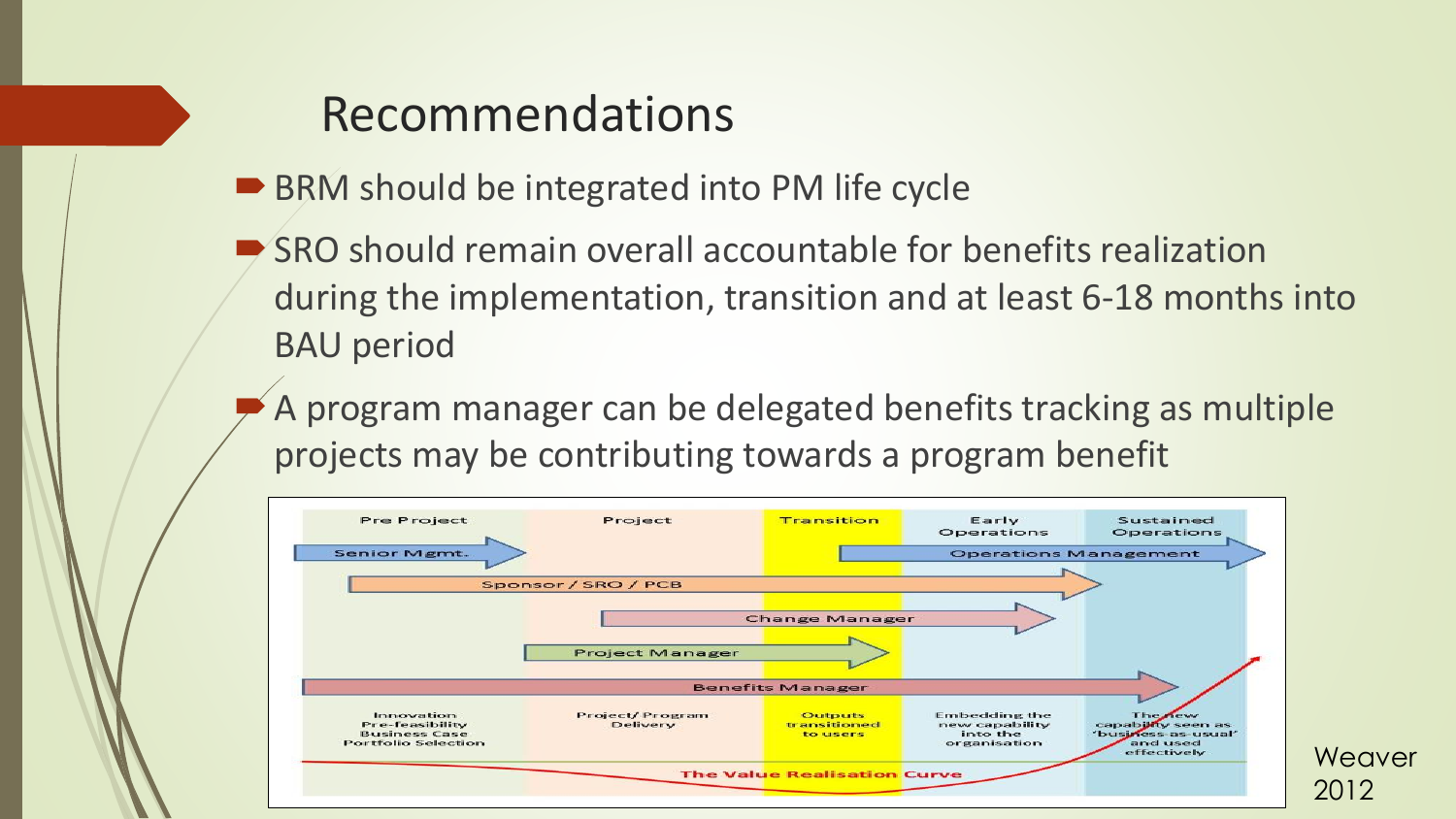#### Recommendations

- There must be a strong accountability of the project/benefits owner for the delivery of promised benefits
- Project Implementation Reviews (PIR) should be conducted between 6-18 months after the project product/service has been operationalised
- $\blacksquare$  If there is a need to continue benefits realization reporting, then it should be a part of the operations managers' performance KPIs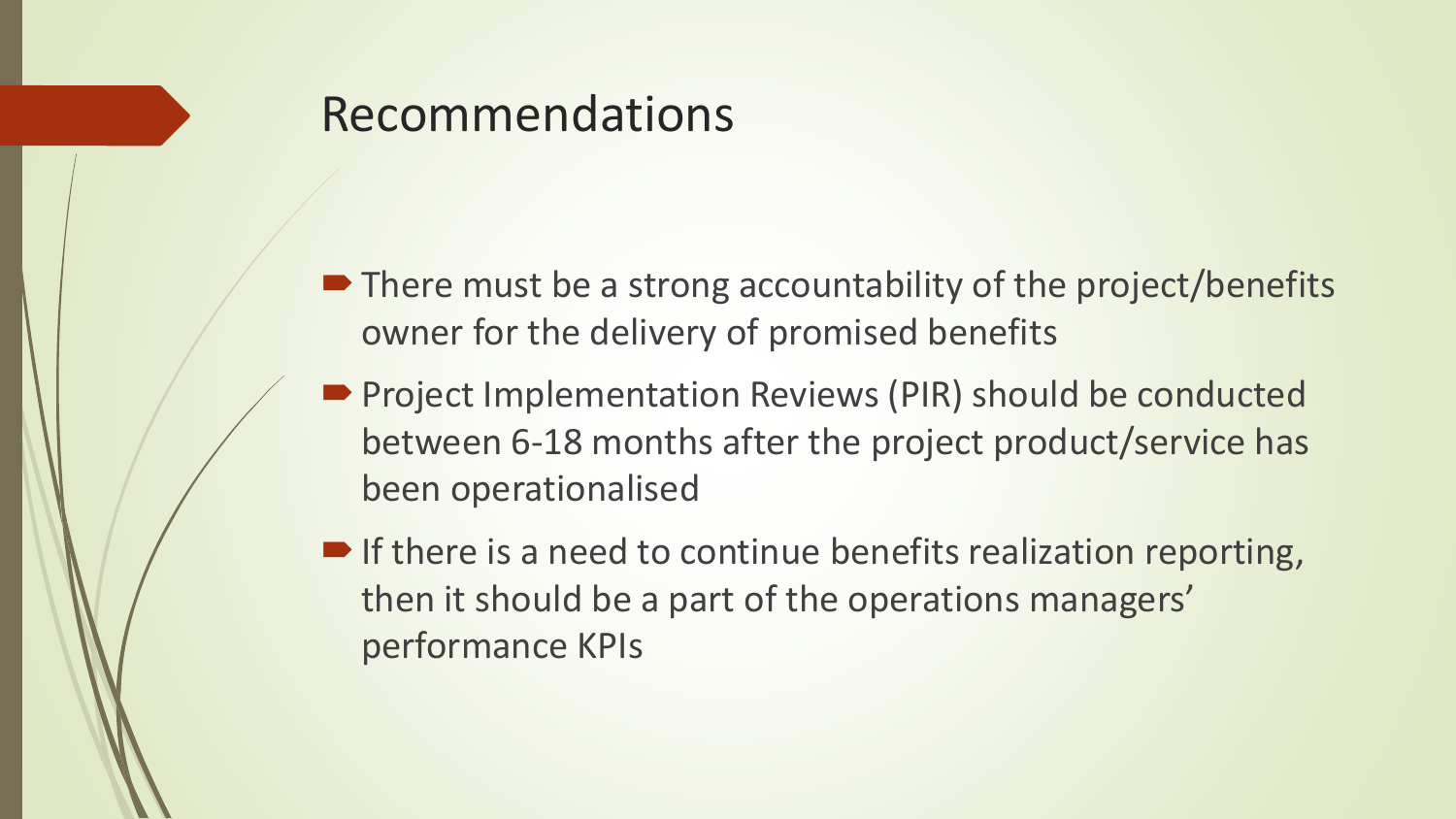#### Recommendations

- Alternatively, PMO can have a benefits manager to provide leadership during the delivery and transition phases of projects and programs
- Major projects are subject to gateway reviews and similarly there must be internal mechanism for internally funded projects
- Program/project governance must be benefits focussed rather than outputs oriented only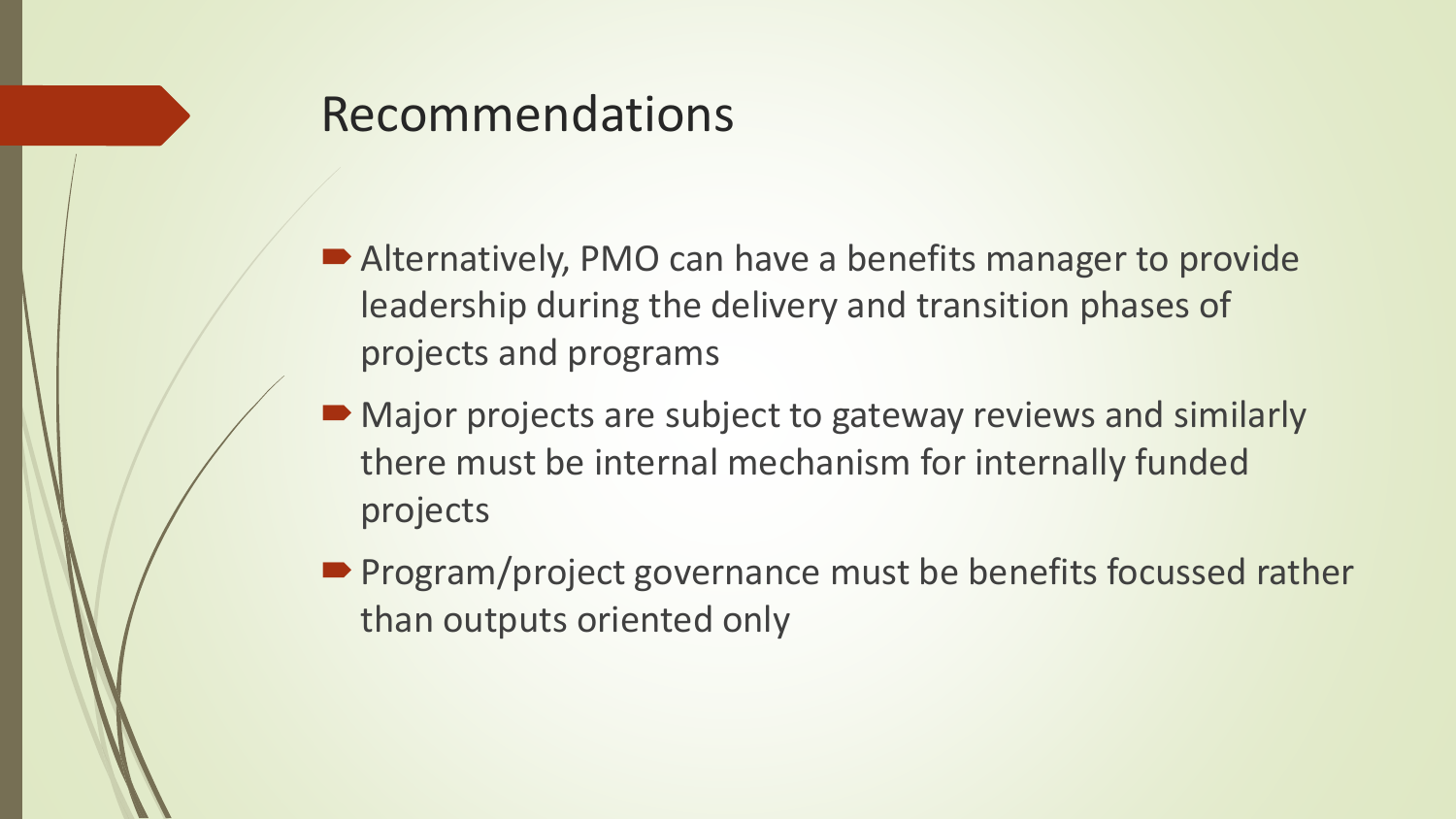#### Summary

- **■** There is increasing awareness on benefits realization in the public sector among the executives and practitioners
- Benefits realization is being hailed as new criteria for project success
- BRM should be integrated into PM life cycle rather than a parallel framework
- Benefits ownership should come with strong accountability for results
- Benefits are identified in business cases as feel good statements which are hard to measure
- After approval all focus shifts to delivery and benefits are left to post delivery phase
- $\blacktriangleright$  Effective change management for benefits realization is missing